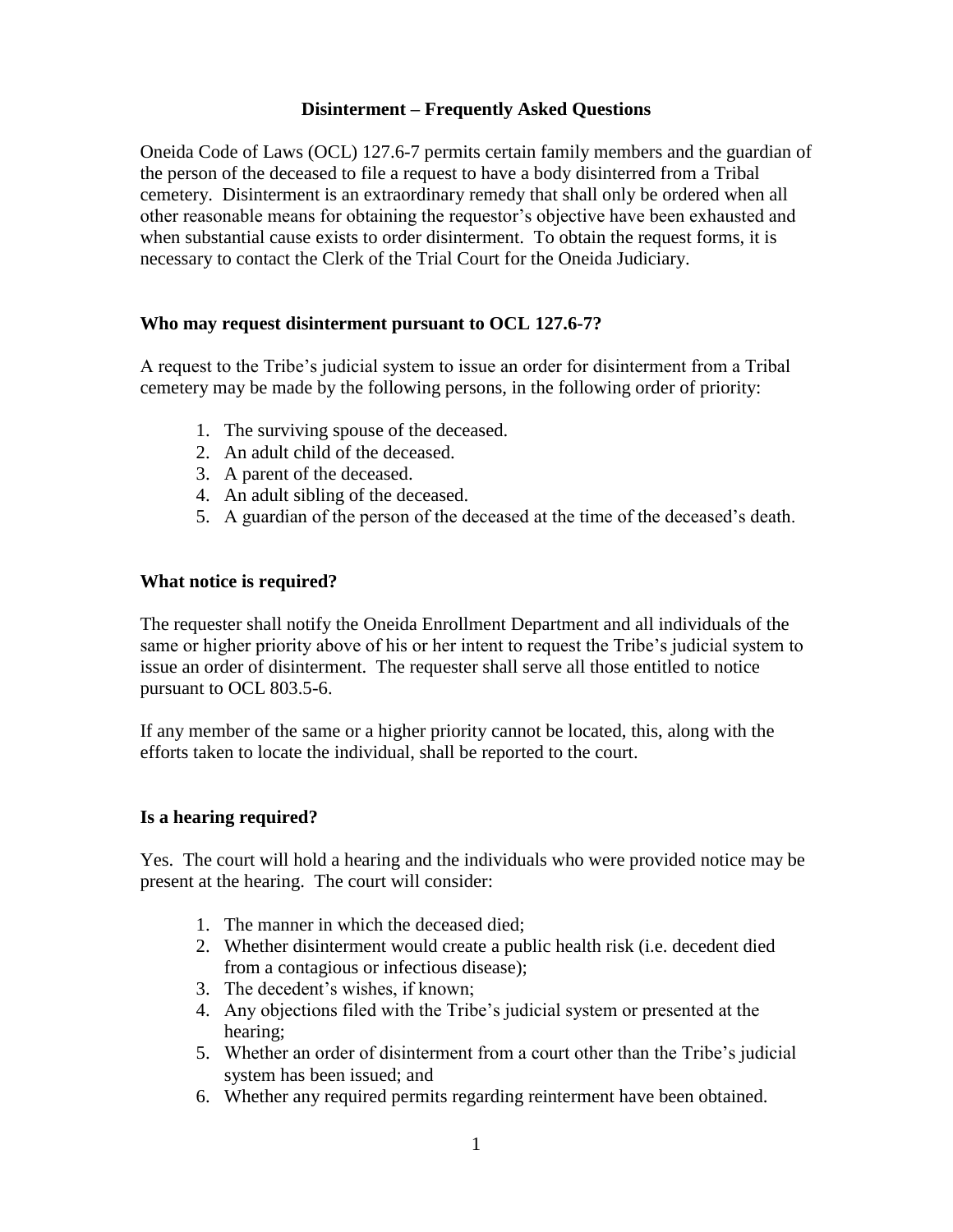## **How long does the court have to issue an Order for Disinterment?**

The court shall issue an order within ten (10) calendar days after the hearing. The court may, for good cause shown, extend the time for an order to be issued for an additional ten (10) days.

## **Can the Order for Disinterment be appealed?**

Yes. An appeal of an Order for Disinterment may be filed with the Clerk of the Appellate Court within five (5) business days after the order is issued. All appeals shall be heard in accordance with OCL Chapter 805.

#### **What are the timelines for the disinterment process once an order has been issued?**

If no appeal of an order issued is filed, disinterment shall take place within sixty (60) days after the deadline for filing an appeal has passed. The requester should contact the Clerk of Appellate Court at (920) 496-7200 to determine whether an appeal was filed within five (5) business days after the order was issued.

If an appeal is filed, disinterment may not occur during the pendency of the appeal. If the Appellate Court affirms the order, then disinterment shall take place within sixty (60) days after the final judgment has been issued.

#### **How long does the requester have to reinter or cremate the decedent?**

Following disinterment, the remains of the decedent shall be reinterred or cremated within forty-eight (48) hours of disinterment.

# **Who shall be present at the disinterment?**

The Oneida Enrollment Department shall be present at each disinterment and reinterment that occurs in the Tribal cemetery and shall have the authority to restrict who may be present during a disinterment or reinterment.

#### **Who is responsible for making all arrangements associated with disinterment?**

The requester is responsible for making all arrangement associated with disinterment and is encouraged to have everything arranged prior to filing a request with the Oneida Judiciary. The requester is required to work with the Oneida Enrollment Department regarding disinterment plans. A local funeral home is likely to have information and be able to assist you with all of the requirements and details involved when exhuming and then reburying or cremating the decedent.